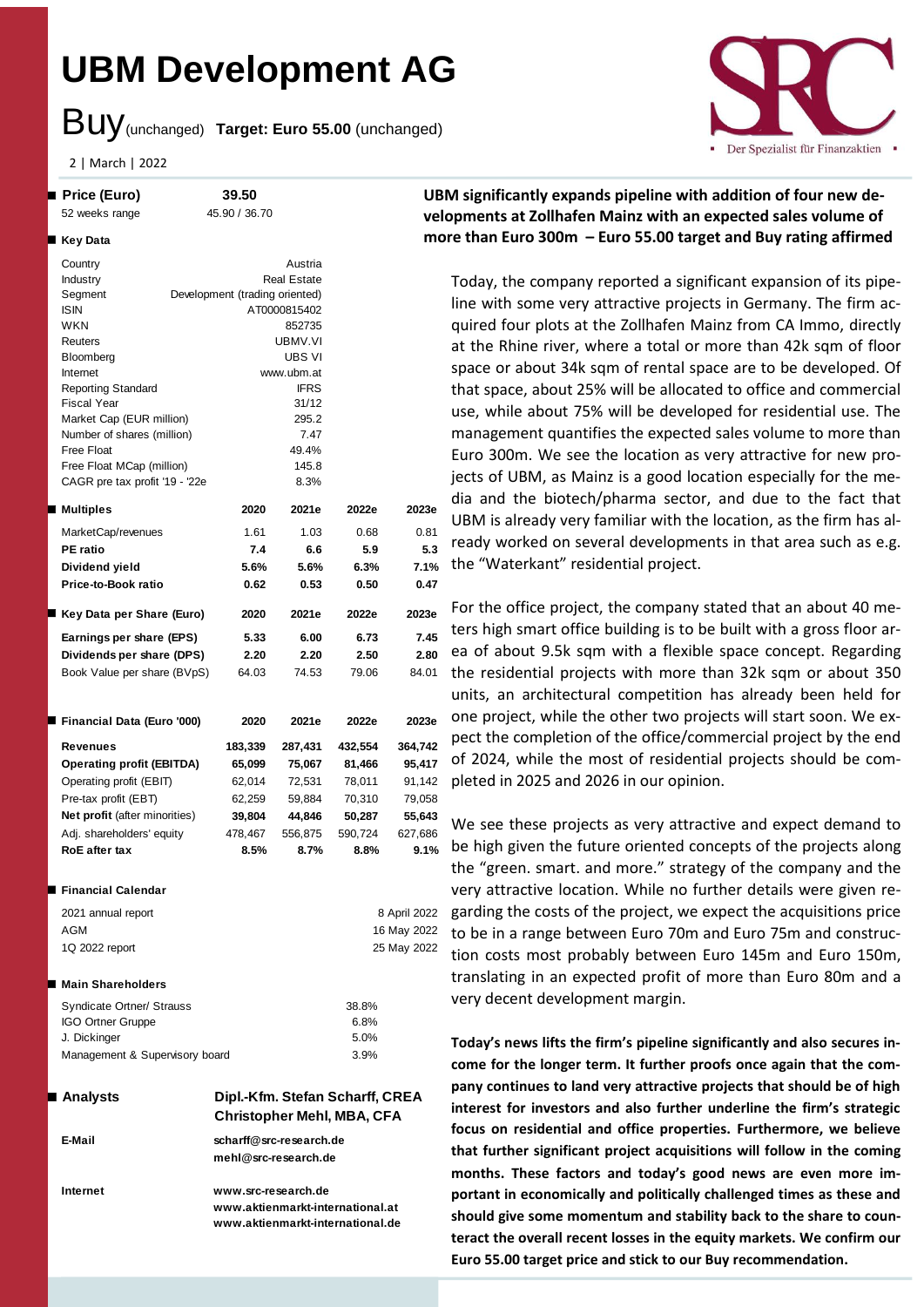





#### UBM Development AG

| Industry:                      | Real Estate Development |                                  | <b>Management Board of UBM</b>          |                    |  |  |  |
|--------------------------------|-------------------------|----------------------------------|-----------------------------------------|--------------------|--|--|--|
| Sub-segment:                   | Resi, Office, Hotels    |                                  | Thomas G. Winkler, LL.M. (CEO)          |                    |  |  |  |
| Country:                       | Austria                 |                                  | Dipl.-Ökonom Patric Thate (CFO)         |                    |  |  |  |
| Headquarter:                   | Vienna                  |                                  | Dipl.-Ing. Martin Löcker (COO)          |                    |  |  |  |
| Foundation:                    | 1873                    |                                  | Martina Maly-Gärtner, MRICS (COO)       |                    |  |  |  |
| <b>Employees:</b>              | 345                     |                                  |                                         |                    |  |  |  |
|                                |                         |                                  | <b>Supervisory Board of UBM</b>         |                    |  |  |  |
|                                |                         |                                  | Ing. Karl-Heinz Strauss (Chairman)      |                    |  |  |  |
| <b>IR Contact</b>              |                         | DI Iris Ortner (Dep. Chairwoman) |                                         |                    |  |  |  |
| Christoph Rainer               |                         |                                  | DI Klaus Ortner                         | Dr. Bernhard Vanas |  |  |  |
| Phone: +43 (0) 664 626 3969    |                         |                                  | Dr. Ludwig Steinbauer                   | Dr. Susanne Weiss  |  |  |  |
| Mail: invostor relations@uhmat |                         |                                  | Mag Daul Unterluggener<br>Dirrit Wannor |                    |  |  |  |

| <b>IR Contact</b>               | DI Iris Ortner (Dep. Chairwoman) |                      |  |  |
|---------------------------------|----------------------------------|----------------------|--|--|
| Christoph Rainer                | DI Klaus Ortner                  | Dr. Bernhard Vanas   |  |  |
| Phone: +43 (0) 664 626 3969     | Dr. Ludwig Steinbauer            | Dr. Susanne Weiss    |  |  |
| Mail: investor.relations@ubm.at | Mag. Paul Unterluggauer          | Dkff. Birgit Wagner  |  |  |
|                                 | Martin Kudlicska                 | <b>Hannes Muster</b> |  |  |
|                                 | Anke Duchow                      | Günter Schnötzinger  |  |  |
|                                 |                                  |                      |  |  |

Founded in 1873 as "Union-Baumaterialien-Gesellschaft" the company has now an Founded in 1873 as "Union-Baumaterialien-Gesellschaft" the company has now an outstanding history of more than 145 years. Keep in mind, that since 1873, the firm is also listed on the  $\overline{\phantom{a}}$ Viennese stock market and thus is the oldest Austrian real estate company. After the initial focus Nineties where the firm started to initiate many new development projects after a 50% increase of  $\frac{1}{1}$  share capital in 1991. was on the renting of construction equipment, the firm made a significant step ahead since the early

Poland and Czech Republic. Between 2001 and 2010 UBM entered some opportunistic marktes like particular in Poland and the republicance with notes. Between 2014 POKK, the vientia-based construction and development conglomerate decided to seperate its non-core real estate development activities from its construction activities with the destination to create two pure play entities and seperately listed companies. In this spirit, PIAG was used as a spin-off vehicle which held PORR`s non-core real estate development activities as well as PORR`s share in UBM. In a second step UBM Realitäten AG was merged with PIAG and Strauss & Partner to the "new" UBM. In 1992 the firm started to develop numerous lucrative projects in Eastern Europe, in particular in France and the Netherlands with hotels. In 2014 PORR, the Vienna-based construction and

The UBM Development AG acts now since 2016 as a pure-play trade developer. The bigh-quality development pipeline in European top metropole regions has broken the Euro 2bn threshold in mid of 2019 and stood at a record high level of Euro 2.5bn at year-end 2019 for the rightsized the pipeline. Depending on the recovery, the pipeline is now seen somewhere between Euro 1.25bn and Euro 2.5bn. At the current level of Euro 2.2bn, the pipeline is split at about 54% residential units, about 41% office space, and 5% hotels. next 4 years 2020 to 2023 (2018 pipeline: Euro 1.8bn). Due to the Corona pandemic, the company

In 2018, the numbers marked a new record year as UBM had a net profit of almost Euro 40m. 2019 m 2010, the namelic thanked a new record year as examined the profit of annost Early Tom. 20<br>was another record year with a net profit of Euro 53m. The 2020 fiscal year was impacted by the Covid pandemic, however, considering the circumstances turned out to be were successful as well and above axpectations. UBM kept the dividend stable at Euro 2.20 per share given the strong own balance with a high equity ratio of 35% and a net LTV of only 35%. The dividend payment translates into a current dividend yield of 5%. With the good 1H 2021 figures  $(+31\%$  in output, net profit and the remaining solding the networks are 1 in The Netherlands and Netherlands, 1 in The Netherlands, 2 in The Netherlands, 2 in The Netherlands, 2 in The Netherlands, 1 in 2020. The put the called the upper control of targeted range and keep the next dividend payment stable<br>We expect UBM to reach the upper end of targeted range and keep the next dividend payment stable  $\frac{1}{2}$  again at Euro 2.20. profit after minorities slighthly up to Euro 23.1m after Euro 22.3m last year), the company gave a



Source: Company data, SRC Research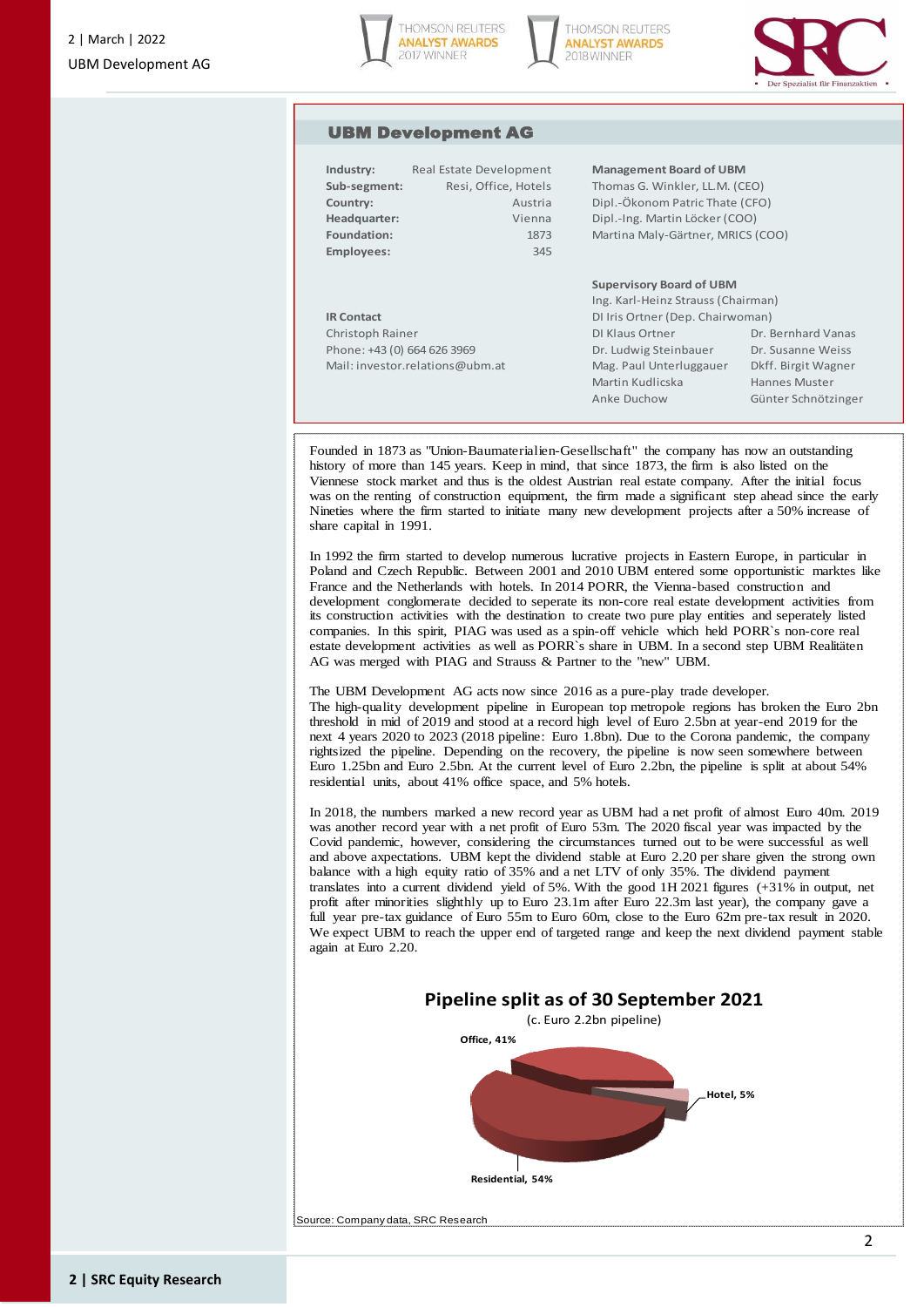





## **P & L UBM Development AG**

|                                                                                         |                       |                               |                       |                     |                       |                       | <b>CAGR</b> |
|-----------------------------------------------------------------------------------------|-----------------------|-------------------------------|-----------------------|---------------------|-----------------------|-----------------------|-------------|
| 31/12 IFRS (Euro '000 except for per share-data)                                        | 2018                  | 2019                          | 2020                  | 2021e               | 2022e                 | 2023e                 | '20 - '23e  |
| <b>Revenues</b>                                                                         | 514,048               | 241,999                       | 183,339               | 287,431             | 432,554               | 364,742               | 25.8%       |
| Changes in the portfolio                                                                | -42,405               | 20,294                        | $-21,145$             | 46,255              | 12,478                | $-16,928$             |             |
| Share of profit/loss of companies accounted for                                         |                       |                               |                       |                     |                       |                       |             |
| under the equity method                                                                 | 35,921                | 59,980                        | 27,813                | 24,156              | 12,447                | 55,369                |             |
| Income from fair-value adjustments to investment property                               | 223                   | 46,270                        | 69,853                | 16,445              | 15,440                | 19,587                |             |
| Other operating income                                                                  | 10,652                | 10,488                        | 8,224                 | 12,100              | 12,430                | 13,558                |             |
| Cost of materials and other related production services                                 | $-352,422$            | $-202,198$                    | $-115,673$            | $-238,564$          | $-321,583$            | $-255,511$            |             |
| Staff expenses                                                                          | $-45,318$<br>$-7,340$ | $-36,644$<br>$-24,582$        | $-34,847$<br>$-7,543$ | $-37,120$<br>$-412$ | $-36,689$<br>$-1,036$ | $-37,241$             |             |
| Expenses from fair-value adjustments to investment property<br>Other operating expenses | $-54,471$             | $-40,641$                     | $-44,922$             | $-35,224$           | $-44,575$             | $-2,557$<br>$-45,604$ |             |
| <b>Operating profit (EBITDA)</b>                                                        | 58,888                | 74,966                        | 65,099                | 75,067              | 81,466                | 95,417                | 13.6%       |
| Depreciation, amortisation and impairment expenses                                      | $-2,946$              | $-3,515$                      | $-3,085$              | $-2,536$            | $-3,455$              | $-4,275$              |             |
| <b>Operating profit (EBIT)</b>                                                          | 55,942                | 71,451                        | 62,014                | 72,531              | 78,011                | 91,142                | 13.7%       |
| Financial income                                                                        | 32,001                | 20,711                        | 23,899                | 14,197              | 19,744                | 17,687                |             |
| <b>Finance costs</b>                                                                    | $-32,399$             | $-21,650$                     | $-23,654$             | $-26,844$           | $-27,445$             | $-29,771$             |             |
| <b>Financial result</b>                                                                 | -398                  | $-939$                        | 245                   | $-12,647$           | $-7,701$              | $-12,084$             |             |
| Earnings before tax (EBT)                                                               | 55,544                | 70,512                        | 62,259                | 59,884              | 70,310                | 79,058                | 8.3%        |
| Income tax expense                                                                      | $-16,057$             | $-20,450$                     | $-21,506$             | $-13,793$           | $-18,998$             | $-20,449$             |             |
|                                                                                         |                       |                               |                       |                     |                       |                       |             |
| Tax rate                                                                                | 28.9%                 | 29.0%                         | 34.5%                 | 23.0%               | 27.0%                 | 25.9%                 |             |
| Net profit before minorities                                                            | 39,487                | 50,062                        | 40,753                | 46,091              | 51,312                | 58,609                | 12.9%       |
| <b>Minorities</b>                                                                       | 224                   | 3,009                         | -949                  | $-1,245$            | $-1,025$              | $-2,967$              |             |
| Net profit after minorities                                                             | 39,711                | 53,071                        | 39,804                | 44,846              | 50,287                | 55,643                | 11.8%       |
| Earnings per share (EPS)<br>Dividends per share (DPS)                                   | 5.31<br>2.20          | 7.10<br>2.20                  | 5.33<br>2.20          | 6.00<br>2.20        | 6.73<br>2.50          | 7.45<br>2.80          |             |
| Payout ratio                                                                            | 41.4%                 | 31.0%                         | 41.3%                 | 36.7%               | 37.1%                 | 37.6%                 |             |
| Number of shares ('000)                                                                 | 7,472                 | 7,472                         | 7,472                 | 7,472               | 7,472                 | 7,472                 |             |
| Adjusted shareholders' equity without minorities                                        | 428,902               | 456,833                       | 478,467               | 556,875             | 590,724               | 627,686               | 9.5%        |
| <b>Total assets</b>                                                                     |                       | 1,234,655 1,316,389 1,372,021 |                       |                     | 1,605,265 1,733,686   | 1,881,049             | 11.1%       |
|                                                                                         |                       |                               |                       |                     |                       |                       |             |
| <b>Equity ratio</b>                                                                     | 35.3%<br>57.40        | 35.3%<br>61.14                | 35.5%<br>64.03        | 35.3%<br>74.53      | 34.7%<br>79.06        | 34.0%<br>84.01        |             |
| Book value per share (BVpS)<br>RoE (after tax)                                          | 10.2%                 | 12.0%                         | 8.5%                  | 8.7%                | 8.8%                  | 9.1%                  | 9.5%        |
|                                                                                         |                       |                               |                       |                     |                       |                       |             |
| * Figures of UBM Realitäten AG (before merger)                                          |                       |                               |                       |                     |                       |                       |             |
|                                                                                         |                       |                               |                       |                     |                       |                       |             |
|                                                                                         |                       |                               |                       |                     |                       |                       |             |
| Key ratios & figures                                                                    | 2018                  | 2019                          | 2020                  | 2021e               | 2022e                 | 2023e                 |             |
|                                                                                         |                       |                               |                       |                     |                       |                       |             |
| Growth rates in %                                                                       | 41.0%                 | $-52.9%$                      | $-24.2%$              | 56.8%               | 50.5%                 | $-15.7%$              |             |
| Sales revenues<br>EBIT                                                                  | 15.1%                 | 27.7%                         | $-13.2%$              | 17.0%               | 7.6%                  | 16.8%                 |             |
| EBT                                                                                     | 10.1%                 | 26.9%                         | $-11.7%$              | $-3.8%$             | 17.4%                 | 12.4%                 |             |
| Net profit after minorities                                                             | 8.9%                  | 33.6%                         | $-25.0%$              | 12.7%               | 12.1%                 | 10.6%                 |             |
|                                                                                         |                       |                               |                       |                     |                       |                       |             |
| Margins in %                                                                            | 10.9%                 | 29.5%                         | 33.8%                 |                     | 18.0%                 | 25.0%                 |             |
| Operating profit (EBIT)<br>Pre-tax profit (EBT)                                         | 10.8%                 | 29.1%                         | 34.0%                 | 25.2%<br>20.8%      | 16.3%                 | 21.7%                 |             |
| Net Profit (after minorities)                                                           | 7.7%                  | 21.9%                         | 21.7%                 | 15.6%               | 11.6%                 | 15.3%                 |             |
|                                                                                         |                       |                               |                       |                     |                       |                       |             |
| <b>Expense ratios in %</b><br>Personnel costs to sales                                  | 8.8%                  | 15.1%                         | 19.0%                 | 12.9%               | 8.5%                  | 10.2%                 |             |
| Cost of material to sales                                                               | 68.6%                 | 83.6%                         | 63.1%                 | 83.0%               | 74.3%                 | 70.1%                 |             |
| Depreciation to sales                                                                   | 0.6%                  | 1.5%                          | 1.7%                  | $0.9\%$             | 0.8%                  | 1.2%                  |             |
| <b>Profitability in %</b>                                                               |                       |                               |                       |                     |                       |                       |             |
| Return on equity (RoE) after tax                                                        | 10.2%                 | 12.0%                         | 8.5%                  | 8.7%                | 8.8%                  | 9.1%                  |             |
| Return on assets (RoA)                                                                  | 3.2%                  | 4.0%                          | 2.9%                  | 2.8%                | 2.9%                  | 3.0%                  |             |
|                                                                                         |                       |                               |                       |                     |                       |                       |             |
| <b>Valuation</b>                                                                        |                       |                               |                       |                     |                       |                       |             |
| P/E-ratio                                                                               | 7.6                   | 5.7                           | 7.6                   | 6.8                 | 6.0                   | 5.5                   |             |
| Price/ BV per Share<br>Dividend yield                                                   | 0.71<br>5.4%          | 0.66<br>5.4%                  | 0.63<br>5.4%          | 0.54<br>5.4%        | 0.51<br>6.2%          | 0.48<br>6.9%          |             |
|                                                                                         |                       |                               |                       |                     |                       |                       |             |